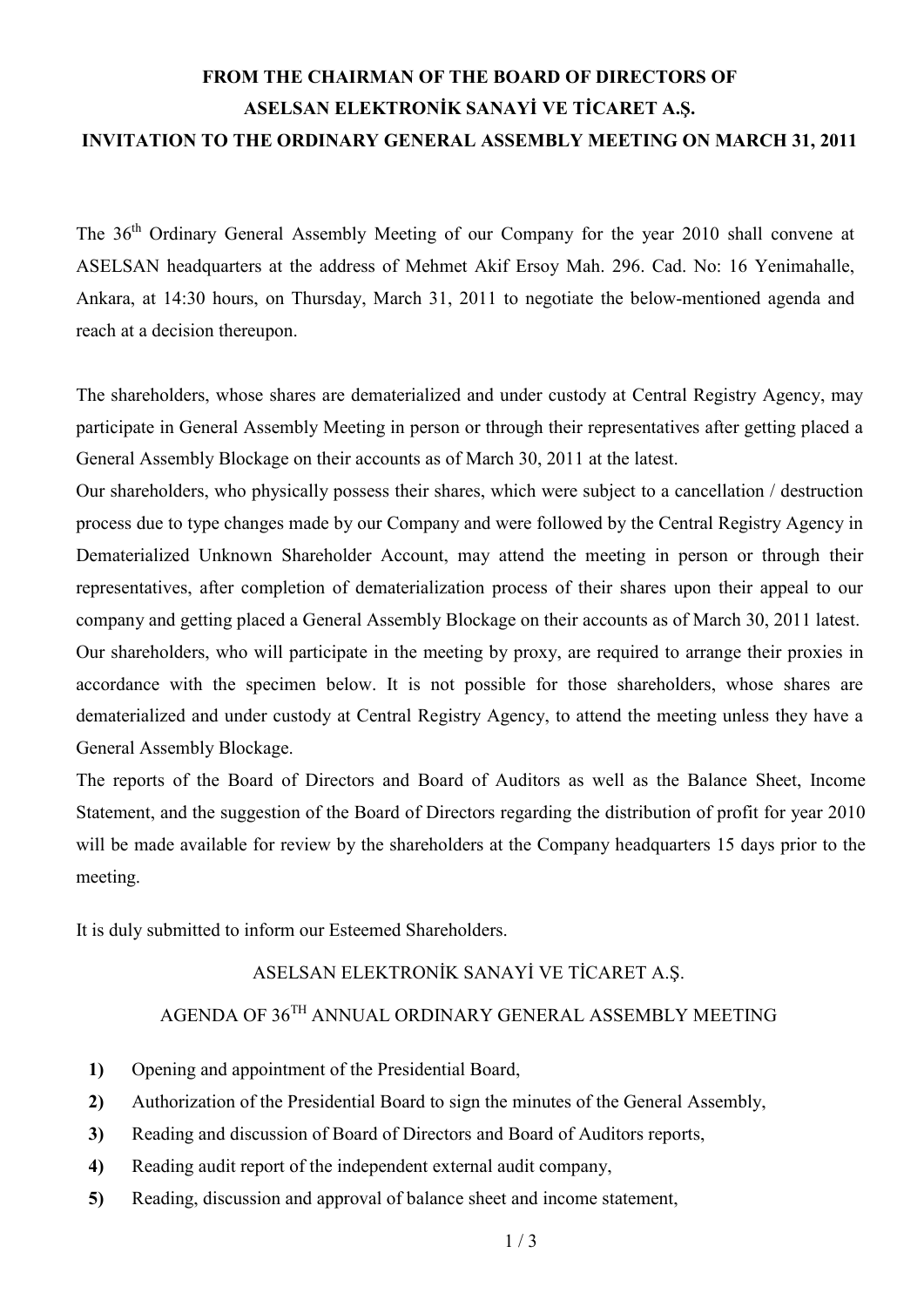- **6)** Reaching resolution on the acquittal of the members of Board of Directors and Board of Auditors individually on operations and accounts of the company for 2010,
- **7)** Discussing and passing resolution regarding distribution of the profit for 2010,
- **8)** Approval of the independent external audit company decided by Board of Directors, in accordance with the regulations of Capital Markets Board,
- **9)** Approval of the appointment for the empty Board of Directors membership,
- **10)** Appointment of the members of the Board of Directors,
- **11)** Appointment of the members of the Board of Auditors,
- **12)** Submitting information on donations made, guarantee, pledge and mortgage given on behalf of the third parties and revenue and benefits acquired in 2010,
- **13)** Determination of the remuneration of the members of the Board of Directors, Executive Members of the Board of Directors and Board of Auditors,
- **14)** Wishes and recommendations.

## **POWER OF ATTORNEY ASELSAN ELEKTRONİK SANAYİ VE TİCARET A.Ş.**

I hereby appoint **I** hereby appoint **EXECUTE:** as my attorney in order to represent me, to vote, to make proposals and to sign the required documents in the 36<sup>th</sup> Ordinary General Meeting of ASELSAN Electronics Industries Inc. to be held on March 31, 2011, Tuesday, at 14:30 at ASELSAN Headquarters at Mehmet Akif Ersoy Mah. 296. Cad. No: 16 Yenimahalle, Ankara.

#### **A) SCOPE OF THE REPRESENTATIVE POWER**

a) The attorney is authorized to vote according to his/her opinion for all agenda items. b) The attorney is authorized to vote for agenda items in accordance with the following instructions.

#### **Instructions: (Please write the special instructions)**

c) The attorney is authorized to vote on proposals of the company management.

d) The attorney is authorized to vote according to the following instructions on other issues which may arise in the meeting (if there is no instruction, the attorney votes freely).

#### **Instructions: (Please write the special instructions)**

#### **B) DETAILS OF SHARES OWNED BY SHAREHOLDER**

a) Group b) Nominal Value c) Has privilege in voting or not d) Bearer - Registered

#### **NAME SURNAME or TITLE OF SHAREHOLDER SIGNATURE ADDRESS**

**NOTE:**